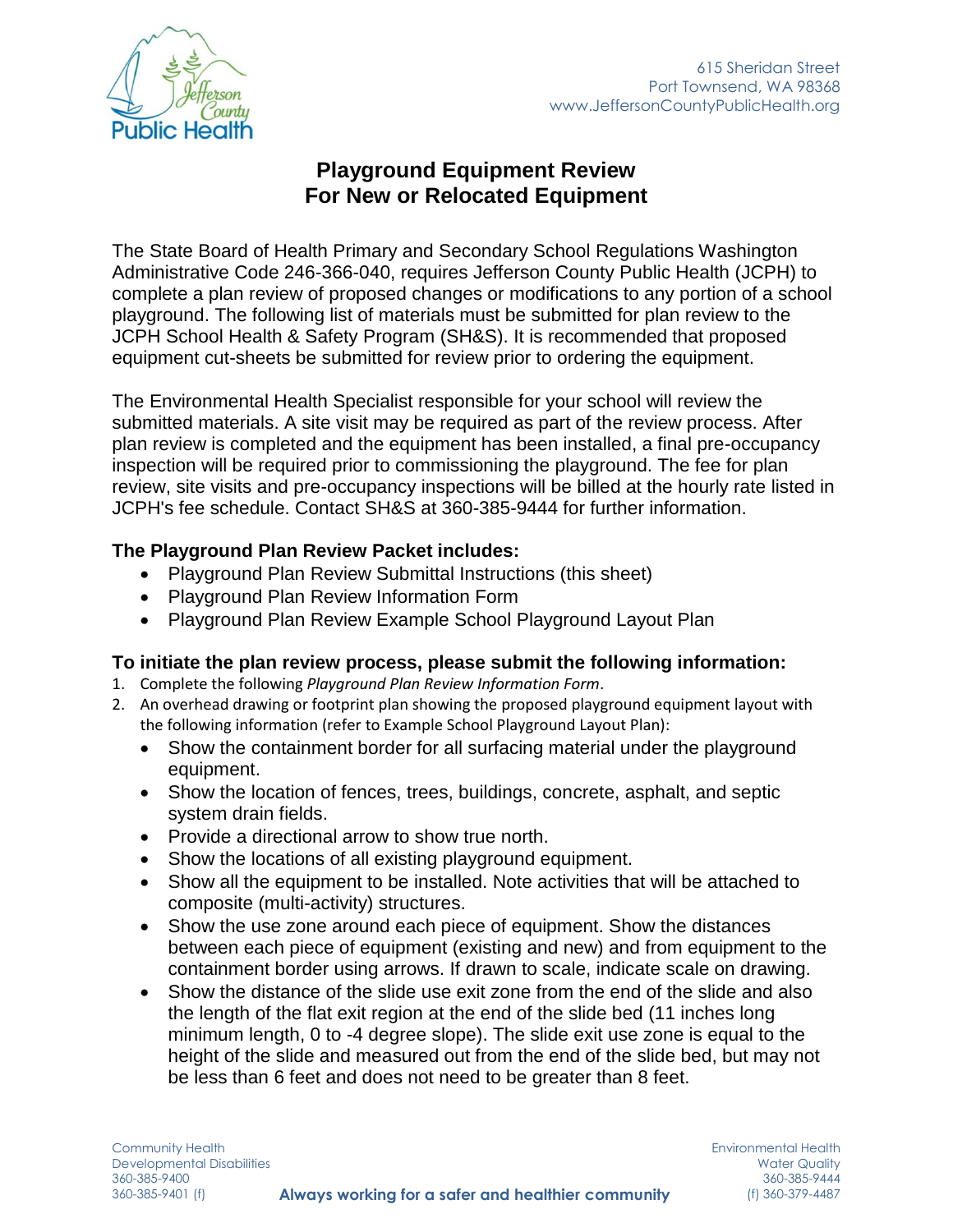- Show the heights of all decks or platforms for each piece of equipment. Indicate whether platforms have guardrails or barriers.
- Show the heights of all balance beams, spring toys, seesaws or other equipment less than 30 inches in height. The maximum allowable height for balance beams is 12 inches for 2 to 5 year year-olds and 16 inches for 5 to 12 year olds.
- Show the heights of all upper body equipment (arch climbers, overhead ladders, etc.). The maximum allowable height is 84 inches for 5 to 12 year olds and 60 inches for 2 to 5 year olds.
- Show the handle height for track rides. The allowable handle height is 64 to 78 inches.
- Show the heights of all swing structures. To-and-fro swings are measured from the ground to pivot point; tire swings are measured from the seat to pivot point.
- 3. Cut sheets from the manufacturer with a picture of each new piece of equipment including design specifications.
- 4. A letter from the manufacturer or representative stating that the specific equipment being purchased meets or exceeds the standards in the current American Society for Testing and Materials Standard Consumer Safety Performance Specification for Playground Equipment for Public Use (ASTM *F 1487-11*) and U.S. Consumer Product Safety Commission (CPSC) Public Playground Safety Handbook (November 2010).
- 5. If equipment pieces are located closer than the minimum use zones specified in the CPSC and ASTM standards, provide a letter from the manufacturer stating the equipment is designed to be installed in this configuration (i.e. 'functionally linked').

## **Mailing address:**

Jefferson County Public Health Department ATTN: School Plan Review 615 Sheridan Street Port Townsend, WA 98368 360-385-9444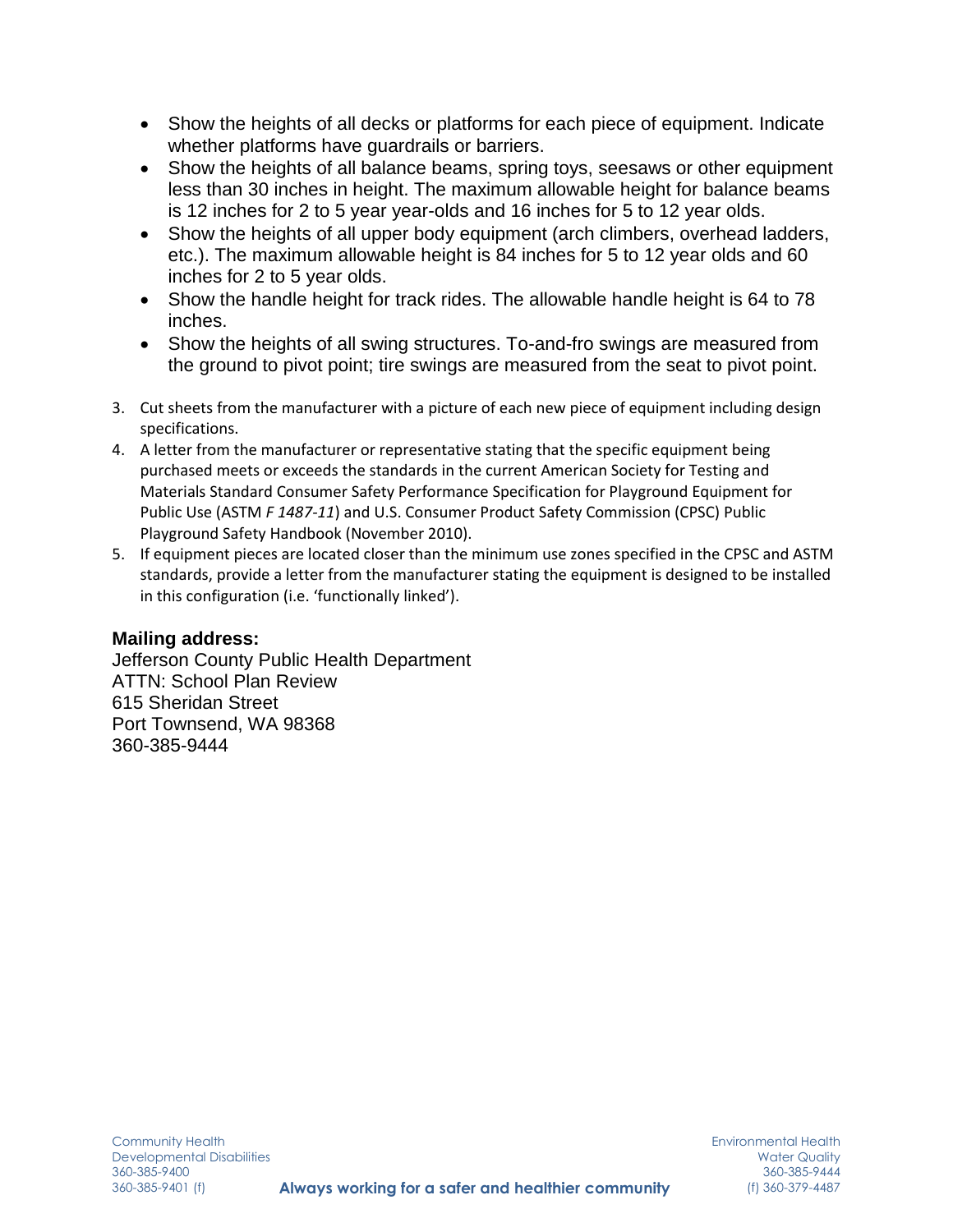| <b>Project Information</b>                                        |                                                            |                            |             |
|-------------------------------------------------------------------|------------------------------------------------------------|----------------------------|-------------|
| <b>Project Type</b>                                               | New equipment $\Box$ Relocating equipment $\Box$<br>Other: |                            |             |
| <b>Site</b><br>Information                                        | <b>School Name:</b>                                        |                            |             |
|                                                                   | <b>School Address:</b>                                     |                            |             |
|                                                                   | <b>School District:</b>                                    |                            |             |
| School<br>Contact<br>Information                                  | <b>School Project Manager:</b>                             |                            |             |
|                                                                   | Address:                                                   |                            |             |
|                                                                   | Office Phone:                                              |                            | Cell Phone: |
|                                                                   | Email:                                                     |                            |             |
|                                                                   | Person to receive billing/invoices:                        |                            |             |
| <b>Billing</b>                                                    | <b>Mailing Address:</b>                                    |                            |             |
| Information                                                       | Office Phone:                                              |                            | Cell Phone: |
|                                                                   | Email:                                                     |                            |             |
| Equipment<br>Manufacturer/<br>Installer<br>Contact<br>Information | Manufacturer representative:                               |                            |             |
|                                                                   | Installer Company:                                         |                            |             |
|                                                                   | Installer representative:                                  |                            |             |
|                                                                   | Office Phone:                                              |                            | Cell Phone: |
|                                                                   | Email:                                                     |                            |             |
| Estimated start date:                                             |                                                            | Estimated completion date: |             |

| <b>Surfacing Information</b>                |                                                                                                                                                                                               |
|---------------------------------------------|-----------------------------------------------------------------------------------------------------------------------------------------------------------------------------------------------|
| What type of surfaces will<br>be installed? | unitary synthetic materials* □ engineered wood<br>fiber* $\Box$ pea gravel $\Box$ sand $\Box$ wood chips $\Box$<br>shredded tires $\Box$ shredded bark<br>*ADA accessible surfacing materials |
| How deep will the<br>materials be?          | inches<br>Defecte U.C. Concument Deaduat Cofety Commission Dublic Downey and Cofety Handbook (November                                                                                        |

Refer to U.S. Consumer Product Safety Commission Public Playground Safety Handbook (November 2010) section 2.4 pages 8-10 for information about surfacing materials.

| <b>Site Design Information</b>                                         |                                   |  |
|------------------------------------------------------------------------|-----------------------------------|--|
| What is the intended user age group for                                | 2–5 years (preschool) $\Box$ 5–12 |  |
| the playground?                                                        | years (school age)                |  |
| If the playground contains equipment for                               |                                   |  |
| both user age groups, is there a distance<br>separating the two areas? | yes  <br>no                       |  |
| Will signs be posted indicating the<br>appropriate age of the users?   | $\vert$ yes $\vert$ no            |  |
| Is the playground fenced and separated<br>from traffic?                | no<br><b>ves</b>                  |  |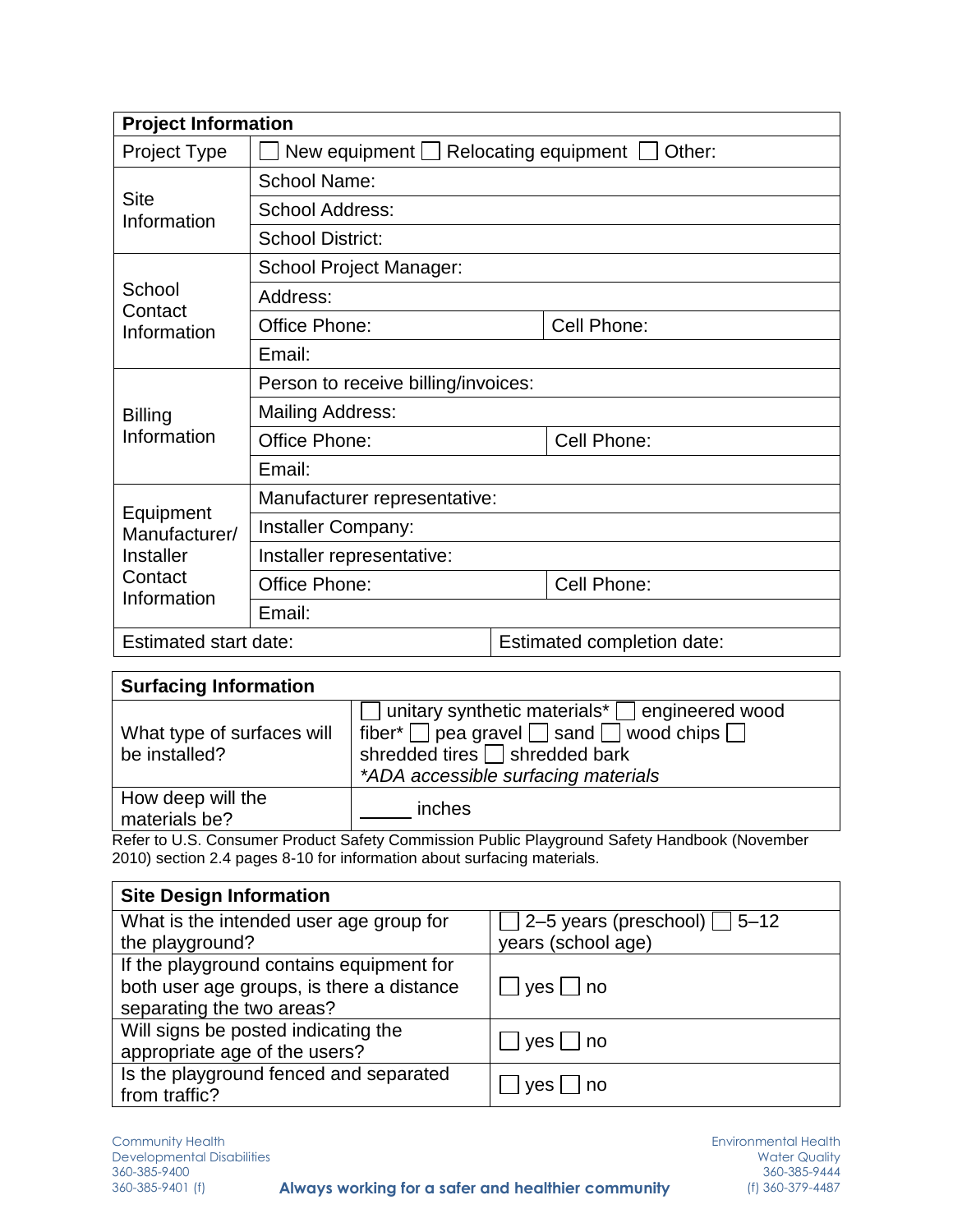| Are the barriers and landscaping designed<br>so they will allow observation of the users<br>by supervisors?                                                                                              | $yes \Box$ no |
|----------------------------------------------------------------------------------------------------------------------------------------------------------------------------------------------------------|---------------|
| Is the sight level and well-drained?                                                                                                                                                                     | yes<br>no     |
| Is there a septic system located on the<br>school grounds?<br>(If yes, the playground should not be<br>located over the drainfield. Please show<br>drainfield location on playground footprint<br>plan.) | yes     no    |

| <b>Equipment Design Information</b>                                                                                                                          |              |
|--------------------------------------------------------------------------------------------------------------------------------------------------------------|--------------|
| If installing fulcrum seesaws, will there be padding under the<br>seats to help prevent arms and legs from being crushed<br>between the seat and the ground? | $ yes $   no |
| What is the seesaw height (distance between the maximum<br>attainable height and the ground)?                                                                | inches       |
| Slide bed exit region length (portion parallel to ground)                                                                                                    | inches       |
| Does the slide layout meet the minimum ASTM/CPSC slide<br>exit use zone based on height of the slide?                                                        | l no<br>ves  |

| <b>Installed Equipment Heights</b>                                  |        |
|---------------------------------------------------------------------|--------|
| To-and-fro Swings (distance from ground to<br>pivot point):         | inches |
| Tire swings (distance from seat to pivot point):                    | inches |
| Upper body equipment (maximum height of<br>equipment):              | inches |
| Spring toys (height of seat or highest designated<br>play surface): | inches |
| <b>Balance beams:</b>                                               | inches |
| Track rides (handle height above ground):                           | inches |

| Equipment not recommended for pre-school children (2-5 years old) |                                        |  |
|-------------------------------------------------------------------|----------------------------------------|--|
| Chain or cable walks                                              | Long spiral slides (more than one turn |  |
|                                                                   | ~1.360                                 |  |
| Free standing arch climbers                                       | Overhead rings                         |  |
| Free standing climbing events with flexible                       | <b>Parallel bars</b>                   |  |
| components                                                        |                                        |  |
| Fulcrum seesaws, unless they are spring                           | <b>Track rides</b>                     |  |
| centering                                                         |                                        |  |
| Log rolls                                                         | Vertical sliding poles                 |  |
| Swinging gates                                                    |                                        |  |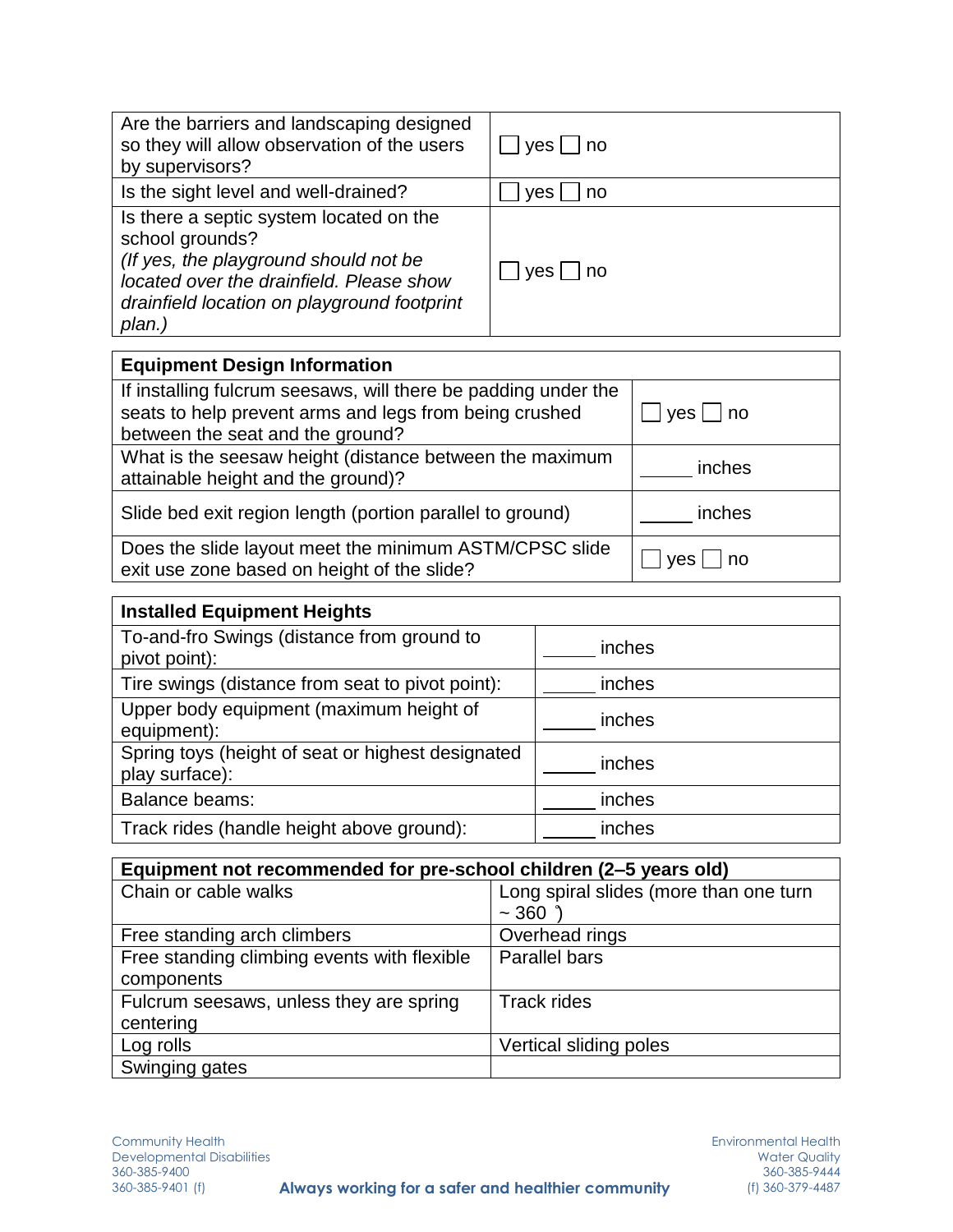| Equipment not recommended for public playgrounds |                                                  |  |
|--------------------------------------------------|--------------------------------------------------|--|
| Animal figure swings                             | Rope swings                                      |  |
| Climbing ropes not secured at both ends          | Swinging dual exercise rings and<br>trapeze bars |  |
| <b>Giant strides</b>                             | Swinging gates                                   |  |
| Multiple occupancy swings                        | Trampolines                                      |  |

#### **Equipment layout (refer to CPSC Section 2.2, pages 5-8 for guidance when planning the layout and design of playgrounds. Consider these recommendations when designing the layout)**

- Locate ADA transfer stations near school entrances to minimize travel distance.
- Add extra circulation zones to the minimum required use zones to reduce congestion.
- Locate active, physical activities in a separate area from more passive or quiet activities. Popular, heavy use equipment should be dispersed to avoid crowding in any one area.
- Locate composite structures such that the play and traffic patterns around adjacent components are complementary.
- Locate slide exits and moving equipment such as swings and merry-go-rounds at the edge or corners of the playground.
- Guy wires, power lines, and tree limbs should be at least 7 feet above the playground surface.